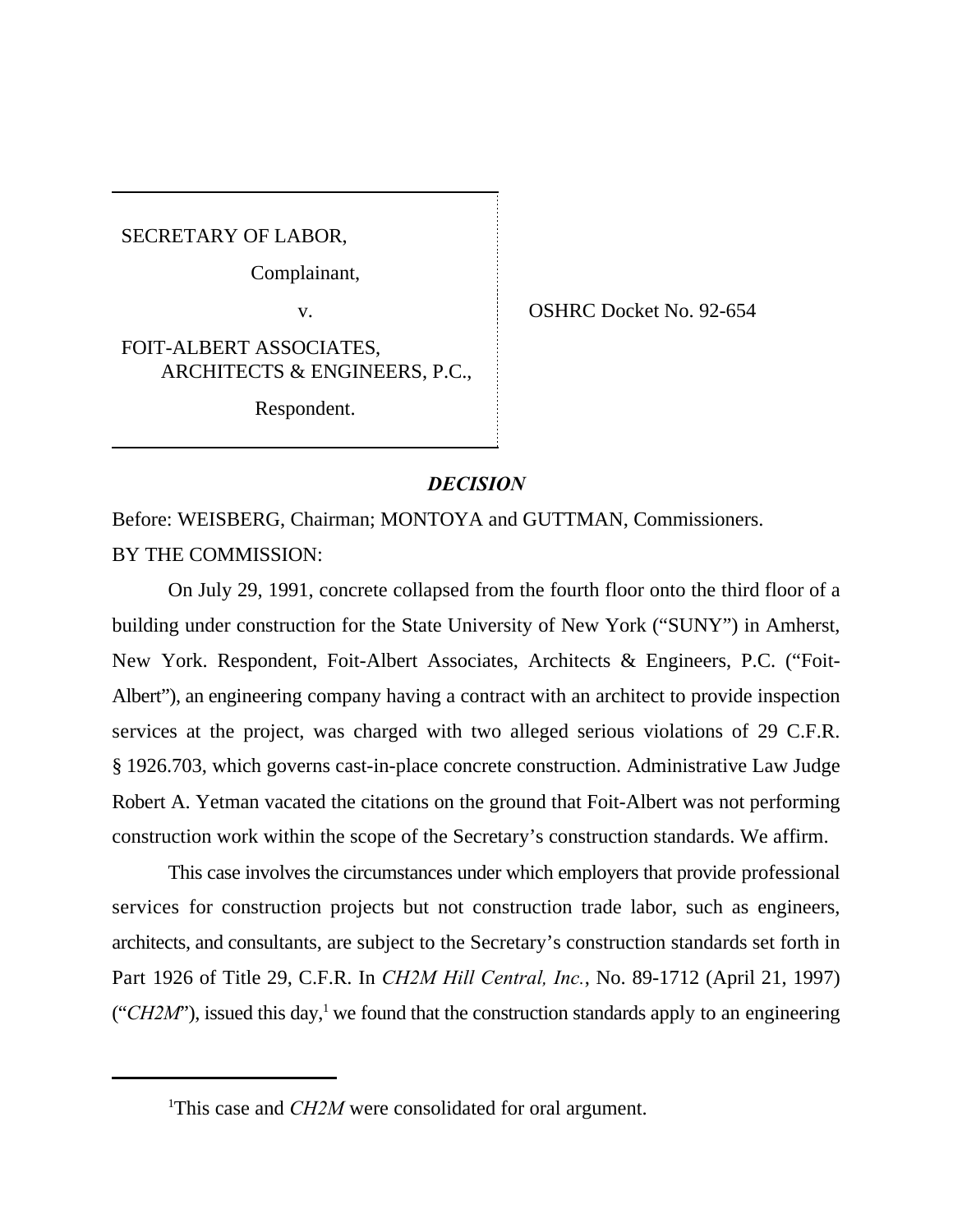firm which the project owner hired to provide a broad range of managerial services and which exercised authority to direct and control the trade contractors with respect to safety issues. The case now before us involves an engineering company whose contractual authority is limited to inspecting the work for conformity with contract specifications and which, unlike the employer in *CH2M*, has no authority itself to give any direction or instruction to the trade contractors. We hold that this company is not subject to the construction standards even though its inspection activities may unavoidably address safety issues and require its employees to perform some incidental physical labor.

## **I. FACTS**

Foit-Albert contracted with the building architect, Davis, Brody & Associates ("Davis, Brody"), to review contract documents and drawings, to review and prepare any necessary changes for approval by SUNY as the project owner, and to inspect the work of the various trade contractors to ensure that it conformed to the contract specifications.<sup>2</sup> The contract, which is based on a form published by the American Institute of Architects, AIA Document C727, *Standard Form of Agreement Between Architect and Consultant for Special Services*, stated that "the Consultant [Foit-Albert] shall provide prompt written notice of any defect in the work to the Architect and the Owner." Article 2.5. It also provided that "the Consultant shall not be responsible for the acts or omissions of the Architect, the Architect's other consultants, the Contractor(s), any Subcontractors, any of their agents or employees, or any other persons performing any of the work." Article 2.6. Also admitted into the record is AIA Document B352, entitled *Duties, Responsibilities and Limitations of Authority of the Architect's Project Representative*, which states in pertinent part as follows:

3. LIMITATIONS OF AUTHORITY The Project Representative shall NOT:

<sup>&</sup>lt;sup>2</sup>This description summarizes the scope of Foit-Albert's contractual responsibility. It also contracted to provide other incidental tasks such as preparing bulletins and field sketches and signing contractor requisitions on behalf of Davis, Brody.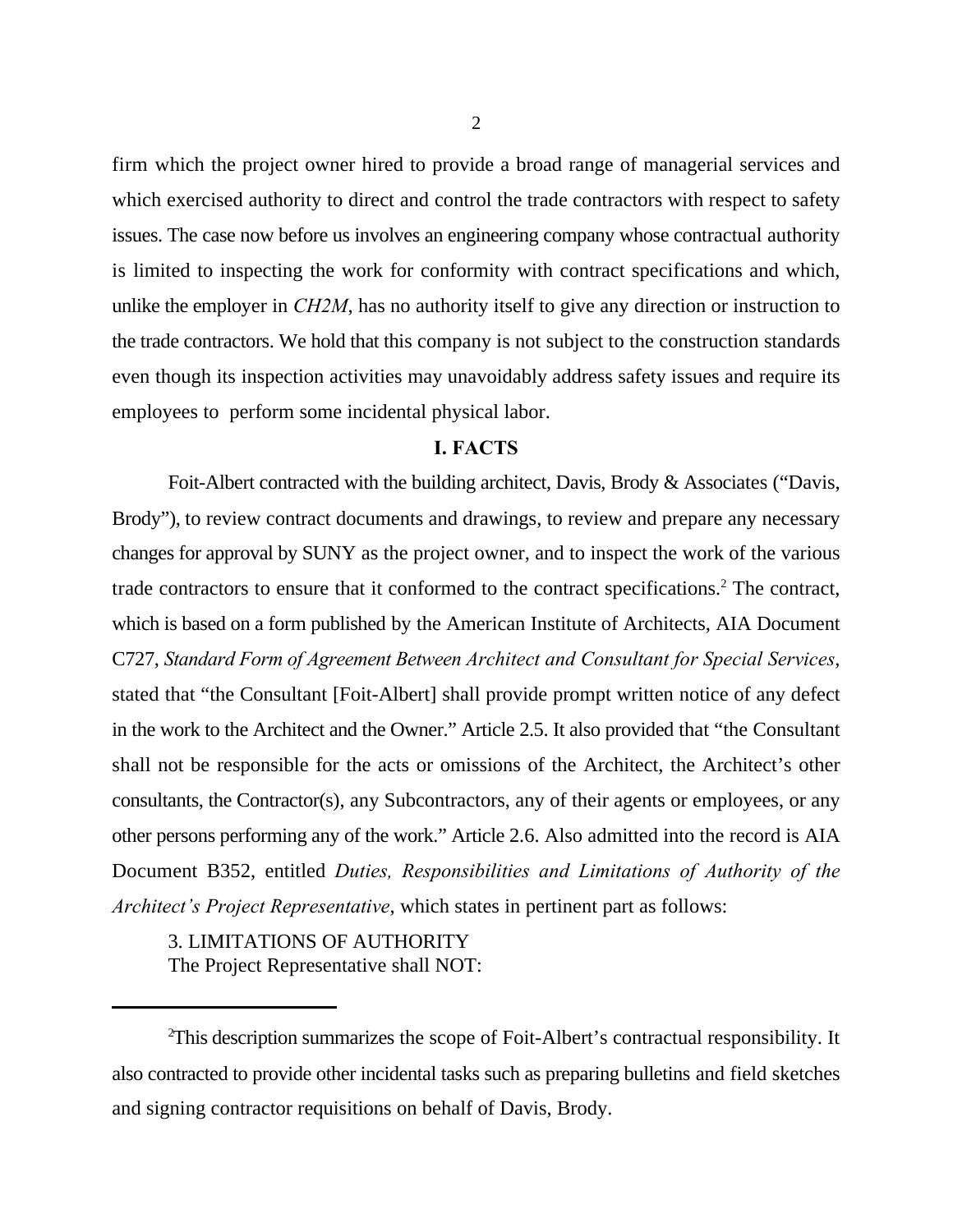3.1 Authorize deviations from the Contract Documents.

. . . .

3.6 Advise on, or issue directions concerning, aspects of construction means, methods, techniques, sequences or procedures, or safety precautions and programs in connection with the Work.

. . . .

3.10 Reject Work or require special inspection or testing except as authorized in writing by the Architect.

3.11 Order the Contractor to stop the Work or any portion thereof.

William Henderson, one of Foit-Albert's two inspectors, testified that representatives of both Davis, Brody and SUNY gave him a copy of AIA Document B352 and that these representatives as well as Warren Wittek, Foit-Albert's vice-president, also advised him that he could not order work to be stopped.<sup>3</sup>

In the cast-in-place concrete process, a system of scaffolding referred to as "shoring" was erected on each floor to support formwork, that is, the molds into which the concrete would be poured to create the floor above. After the concrete had cured, both the shoring and the formwork were removed. In the exercise of its inspection function, Foit-Albert found that this process had two major deficiencies: the concrete was not being poured at the proper time, and the shoring appeared inadequate to support the formwork.

Henderson notified Wittek in writing that the contractor had begun the pour prematurely in an area known as 4A. Henderson's chief problem with the scheduling of the pour was that other trades were still placing rebar and completing the electrical and plumbing installation. In Henderson's view, this activity not only presented a hazard because workmen

<sup>&</sup>lt;sup>3</sup>Since AIA Document B352 was not shown to be part of the formal contract between Foit-Albert and Davis, Brody, Judge Yetman concluded that it was probative only to the extent that it reflects Henderson's understanding of Foit-Albert's role at the site. We agree that the document is entitled to weight regarding Foit-Albert's contractual authority. We also note that, consistent with the terms of that document, the Secretary conceded at the outset of the hearing that Foit-Albert did not have authority for safety at the worksite.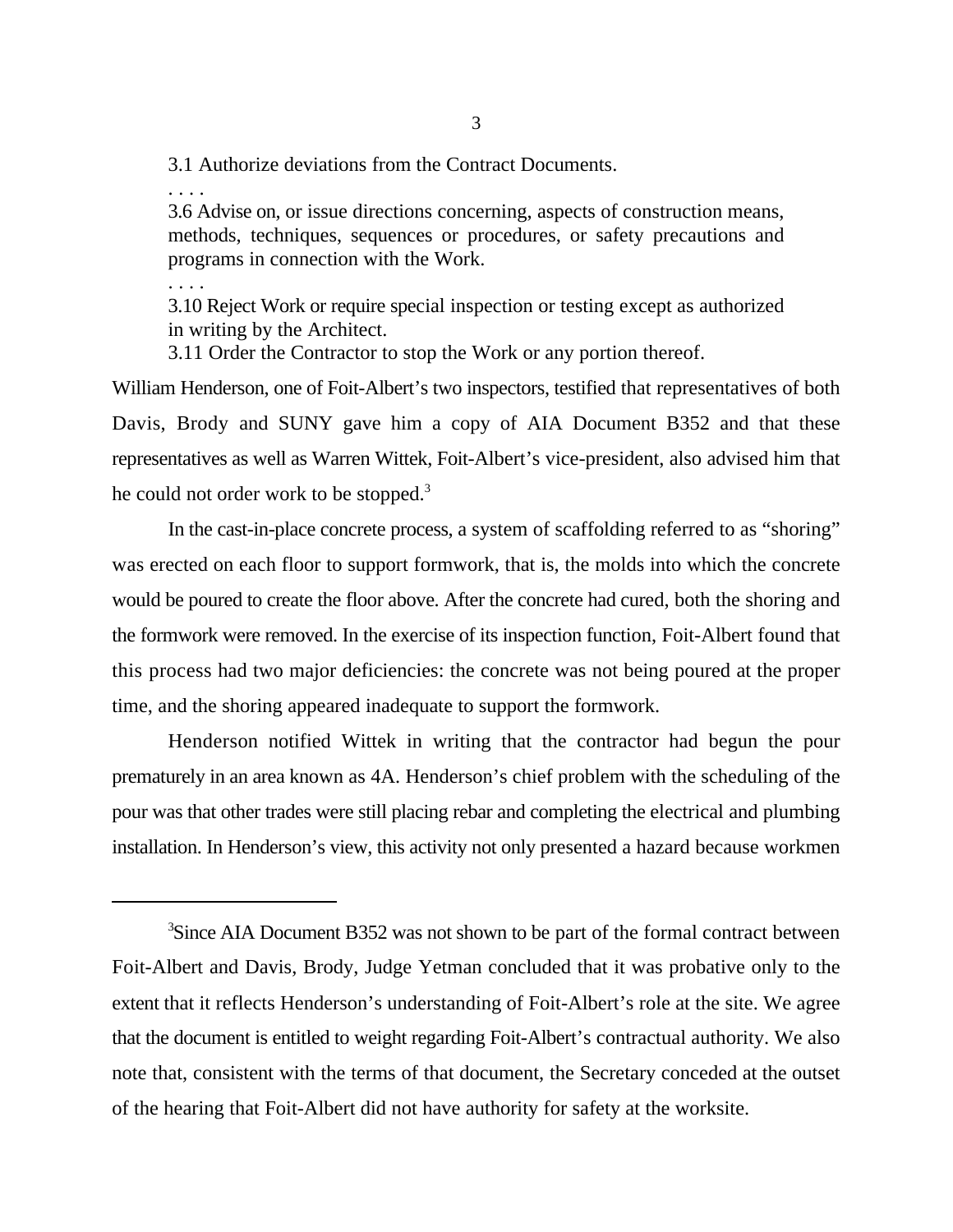unfamiliar with concrete placement were in close proximity to the concrete bucket as it moved around the floor, but it also precluded Foit-Albert from properly inspecting the rebar and electrical and plumbing connections. Wittek in turn relayed these concerns to Stanley Galindo, project manager for the general contractor, Ciminelli/Walbridge, Joint Venture ("Ciminelli").

Thereafter, Jeffrey Kohler, Foit-Albert's structural inspector, wrote to Galindo that "this office remains on record as having noted several deviations from the approved shoring details on this project." Kohler urged Galindo to "review the configuration of approved shoring details and the conditions on this site with your personnel without delay."<sup>4</sup> Two or three days prior to the collapse, Kohler pointed out deficiencies in the shoring when he went through the site with the president of the shoring subcontractor. Specifically, Kohler did not think there was sufficient structural support for a horizontal "spandrel" beam because the

Although Foit-Albert was not mandated by contract to inspect shoring, the record demonstrates that Foit-Albert did in fact address shoring in its inspections and reports and comments resulting from those inspections. However, for the reasons set forth in the text of this decision, we conclude that inspection activity alone is not a sufficient basis on which to subject a non-trade employer to the construction standards.

<sup>&</sup>lt;sup>4</sup>The parties agree that Foit-Albert was contractually obligated to inspect the formwork. There is a dispute in the record, however, as to whether Foit-Albert had contractual responsibility to inspect shoring. The shoring specifications were not prepared by Davis, Brody but by a different engineer hired by the shoring subcontractor. Judge Yetman found that Foit-Albert's contractual obligation was limited to inspecting for conformity to specifications prepared by Davis, Brody. We conclude that the judge properly resolved this factual issue.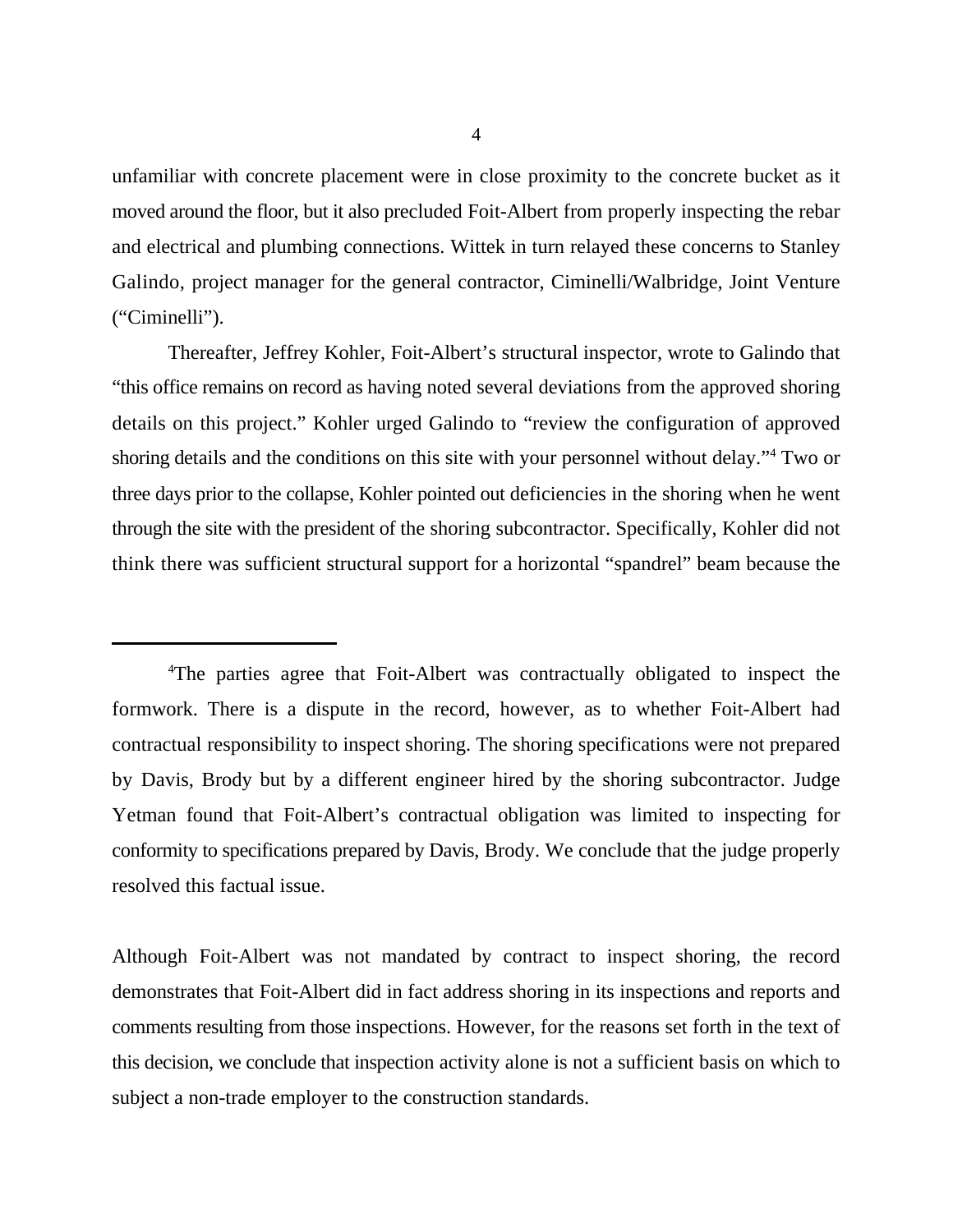scaffolding did not match the drawings of the shoring contractor's engineer.<sup>5</sup> Subsequently, Henderson observed the pour in area 4A as it occurred, although he denied that any deflection appeared in the shoring during the pour. Henderson also testified that he had consistently felt that the shoring was unstable because the ground on which it was placed was too soft, that the shoring joints appeared "shabby," and that the shoring deviated from the specifications in other respects in addition to those identified by Kohler. Ciminelli corrected all of these conditions after Henderson brought them to Ciminelli's attention.

However, Foit-Albert was not able to exercise any inspection function with respect to the next pour, in area 4B, the pour that collapsed. Ciminelli failed to notify Foit-Albert that shoring had been installed over the weekend and that the 4B pour was going to commence immediately when work started on the following Monday. As a result, Foit-Albert was engaged in other tasks—inspecting electrical conduits, outlets, piping, duct work, rebar, and other materials on the floor—on that Monday, and it did not have an opportunity to view the shoring during the 4B pour.

In addition to inspecting and noting some deficiencies in the shoring process, there is one instance in which Foit-Albert would not accept certain work because it did not conform to contract specifications, specifically an occasion when Foit-Albert refused to allow a concrete truck to make a delivery because Henderson observed water in the concrete. Foit-Albert's representatives had personally pulled debris out of the formwork during their inspections for the purpose of directing Ciminelli's attention to the presence of debris. In order to protect the visual appearance of the building and prevent ultimate structural damage, Foit-Albert personnel also tied rebar and installed metal brackets known as "chairs" to raise the rebar off the formwork.

 ${}^{5}$ After Kohler participated in the walkaround with the shoring contractor, he told Henderson that the shoring was being realigned and that a revised shoring specification would be provided to Foit-Albert. Henderson testified that a revised plan showing the supports for the spandrel beam had not been provided by the time the collapse occurred.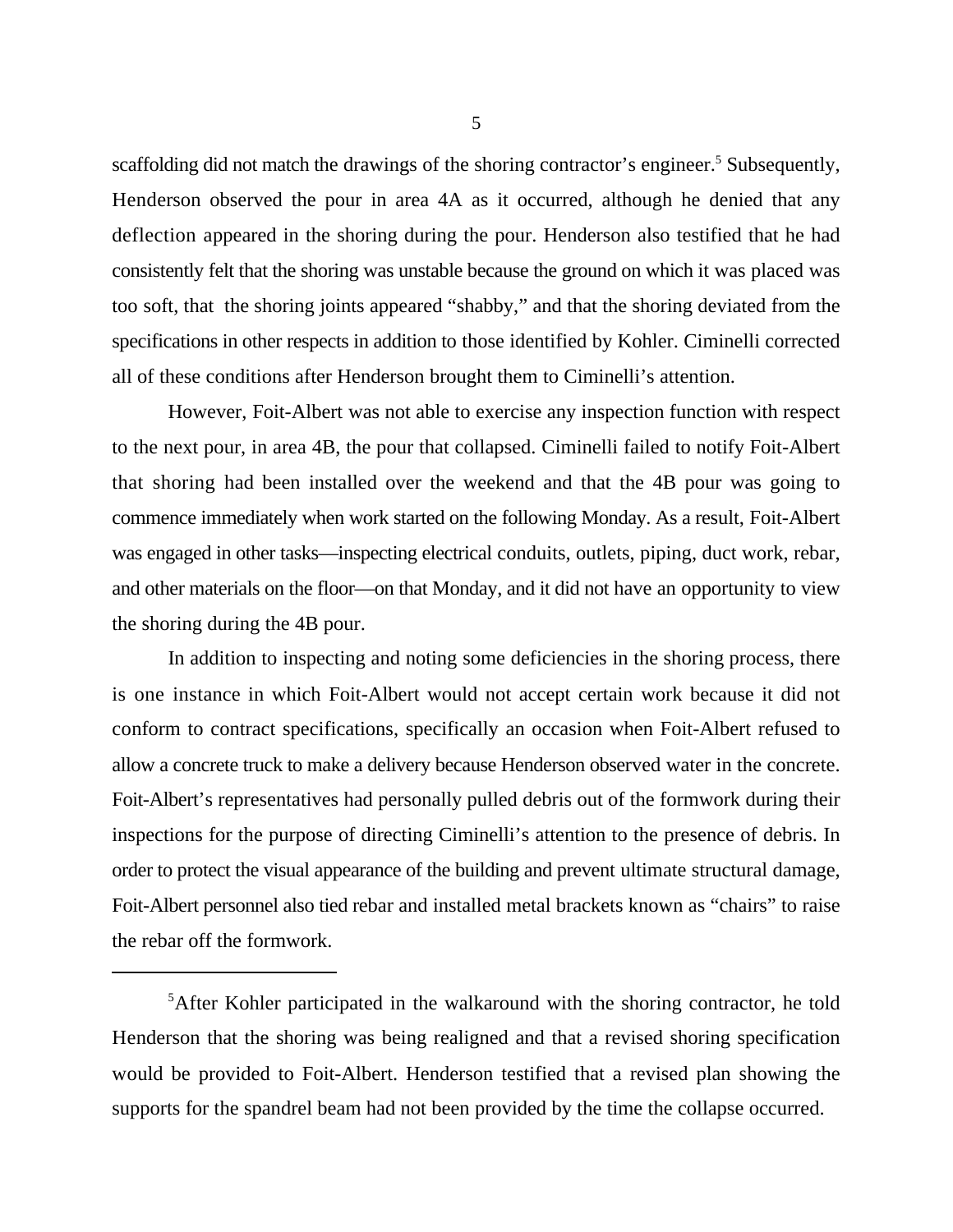## **II. DISCUSSION AND ANALYSIS**

In determining whether employers who are not construction trade contractors are subject to the construction standards, we do not rely merely on the terminology generally used to describe their business, such as "engineer" or "architect." Rather, we focus specifically on each employer's relationship to the construction work, including its contractual responsibilities and the nature of the activities which it actually performs at the site. The distinction between those covered by the standards and those not within the purview of the standards may be a matter of the degree rather than the kind of control over construction activities. Here, Foit-Albert had no contractual or actual authority to direct the activities of the trade contractors although during the course of its assigned work duties it notified them of safety hazards of which it became aware.

The facts of this case, therefore, contrast sharply with those of *CH2M*. Foit-Albert's contractual role was to review the contract documents and project specifications, to prepare change orders as necessary, and to inspect the work of the trade contractors to ensure that it conformed to the contracts and specifications. Foit-Albert was not engaged in an extensive range of activities as was CH2M and unlike CH2M it did not have overall managerial or administrative responsibility for the building project. Rather, Foit-Albert's contract with Davis, Brody specifically provided that "the Architect [Davis, Brody] shall be the general administrator of contractural [sic] services . . . for the project."

Indeed, in terms of Foit-Albert's contractual responsibility, this case is indistinguishable from *Simpson, Gumpertz & Heger, Inc.*, 15 BNA OSHC 1851, 1991-93 CCH OSHD ¶ 29,828 (No. 89-1300, 1992), *aff'd,* 3 F.3d 1 (1st Cir. 1993) ("*SGH*"), 6 in which the Commission concluded that the construction standards do not apply to an entity

 $6$ AIA Document C727, which formed the foundation for Foit-Albert's contract, states that portions of it "are derived from" AIA Document C141, *Standard Form of Agreement Between Architect and Engineer.* The latter is same form on which the contract in *SGH* was based. *See* 15 BNA OSHC at 1853, 1991-93 CCH OSHD at p. 40,665.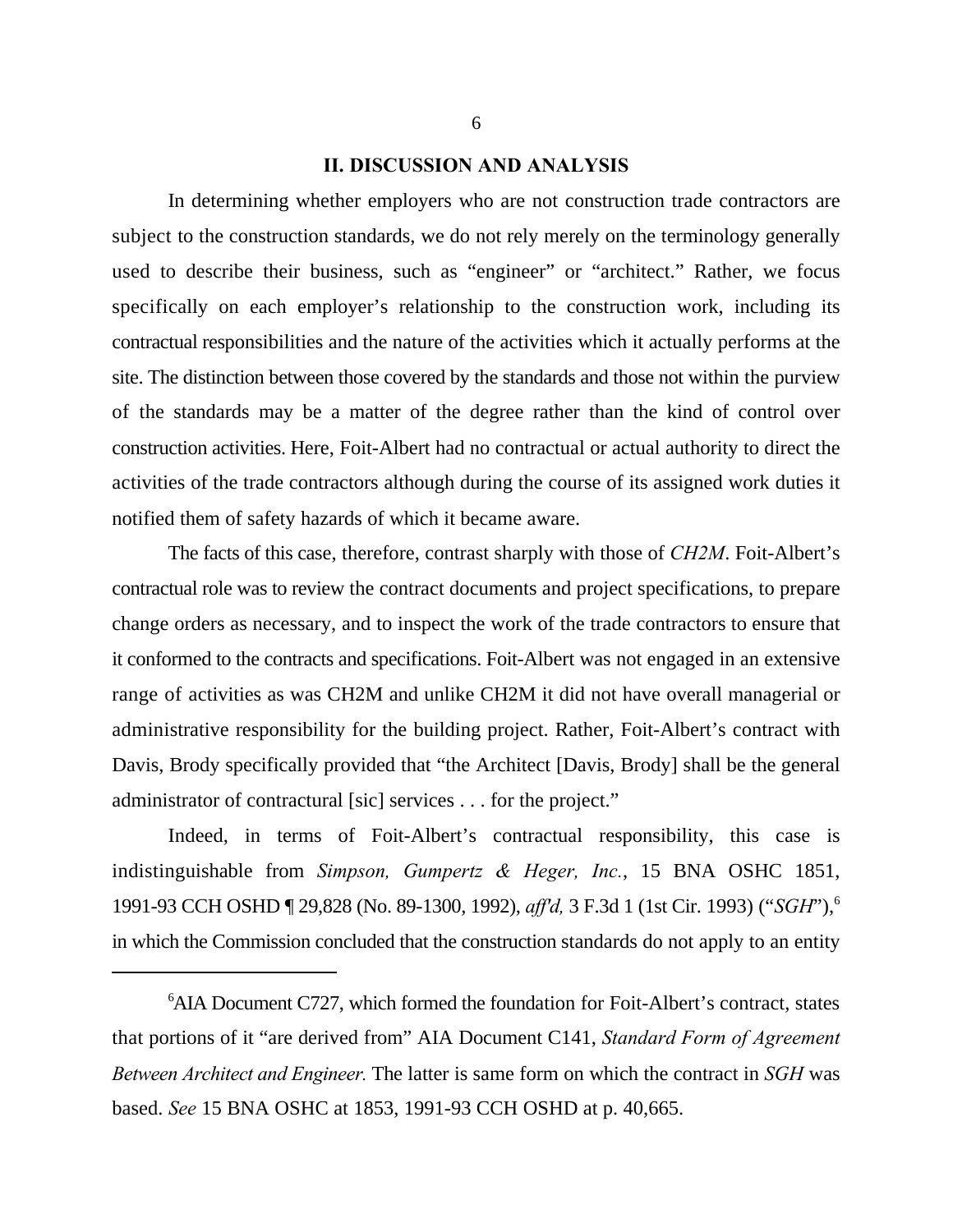which contracts to perform inspection services at a construction worksite and has no contractual responsibility over safety means and measures.<sup>7</sup>

As our decision in *SGH* also indicates, a non-trade employer whose contractual authority is limited to inspection for conformity to contract specifications may nevertheless be held subject to the construction standards if, notwithstanding the restrictions of its contract, it in fact exercises control over safety programs or safety precautions. 15 BNA OSHC at 1867, 1991-93 CCH OSHD at p. 40,680. See also *CH2M*, slip op. at 25-27 (discussion of *de facto* assumption of safety authority). In this case, the pour that collapsed, 4B, was commenced without Foit-Albert's knowledge and at a time when Foit-Albert was occupied in other inspection activities. The fact that in the normal course of work on the project, Foit-Albert did not have the opportunity to observe a critical aspect of the work is consistent with the contractual evidence that Foit-Albert's role in the project included little if any actual responsibility to control or direct the manner of performance of that work.

On the other hand, we recognize, as the Secretary emphasizes in her brief, that notwithstanding the limited scope of its contractual responsibilities, Foit-Albert did warn the trade contractors of safety hazards in the shoring and of hazards in the manner in which the concrete pour was being conducted in area 4A. However, we conclude that these activities fail to demonstrate a control over safety issues sufficient to bring Foit-Albert within the scope of the construction standards.

The Oregon Court of Appeals reached a similar conclusion in its decision holding that a municipality which inspected work for compliance with contract terms and municipal codes but which had no authority to review the adequacy of contractor's safety measures was not engaged in construction work under the state's occupational safety and health regulations. *City of Portland v. Accident Prevention Div.*, 49 Ore. App. 1091, 621 P.2d 665 (Ct. App. 1980).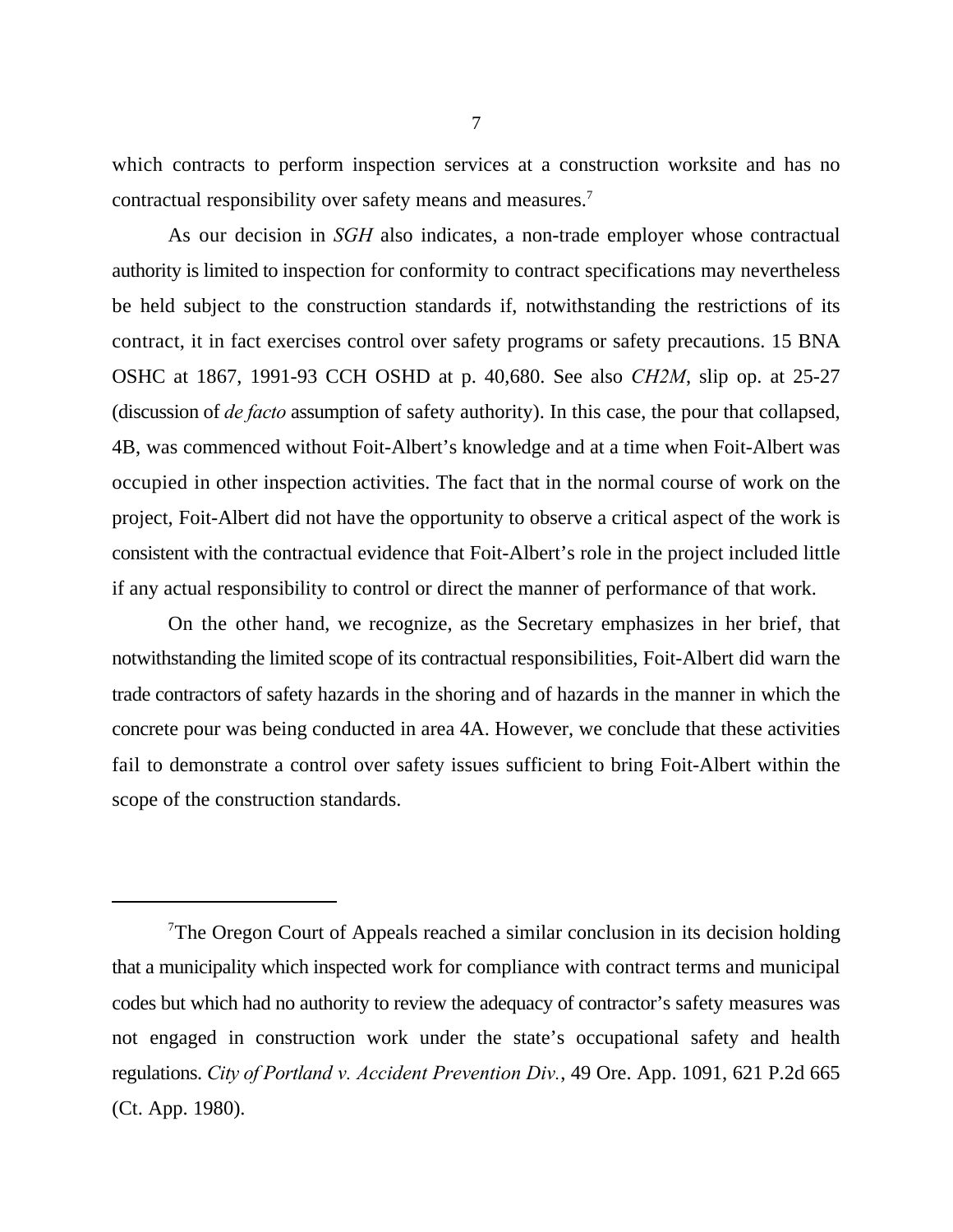At least to some extent Foit-Albert's concerns were based on discrepancies between the shoring as installed by the shoring subcontractor and the engineer's drawings.<sup>8</sup> To the extent that Foit-Albert raised safety issues beyond mere compliance with design specifications, we cannot conclude on these facts that by so doing Foit-Albert exercised substantial supervision over construction work within the meaning of *SGH* and *CH2M*. The inspection of work being performed on a jobsite may implicate matters relating to safety, and our decision here is not to be interpreted as a finding that no such relationship exists on the facts of this case. In a case such as this where an accident occurred and injuries resulted, it is reasonable to assume that a competent inspection would detect hazardous working conditions or potential safety hazards. Our decision holds that by merely making known its concerns about safety Foit-Albert did not manifest the ability to control or direct matters of safety. We therefore concur with Judge Yetman's findings that Foit-Albert's warnings about the shoring and the conduct of the 4A pour were an incidence of Foit-Albert's inspection responsibility and did not arise to the level of supervisory responsibility for the implementation of safety measures and safety precautions at the site.

<sup>&</sup>lt;sup>8</sup>The same is true of Foit-Albert's rejection of concrete deliveries and performance of certain physical labor at the site: Foit-Albert took these measures in order to implement and complete its contractual inspection obligation rather than as an attempt to control or direct the work. Moreover, there is no evidence from which we could conclude that these actions represented a substantial rather than an incidental portion of Foit-Albert's overall activities at the site.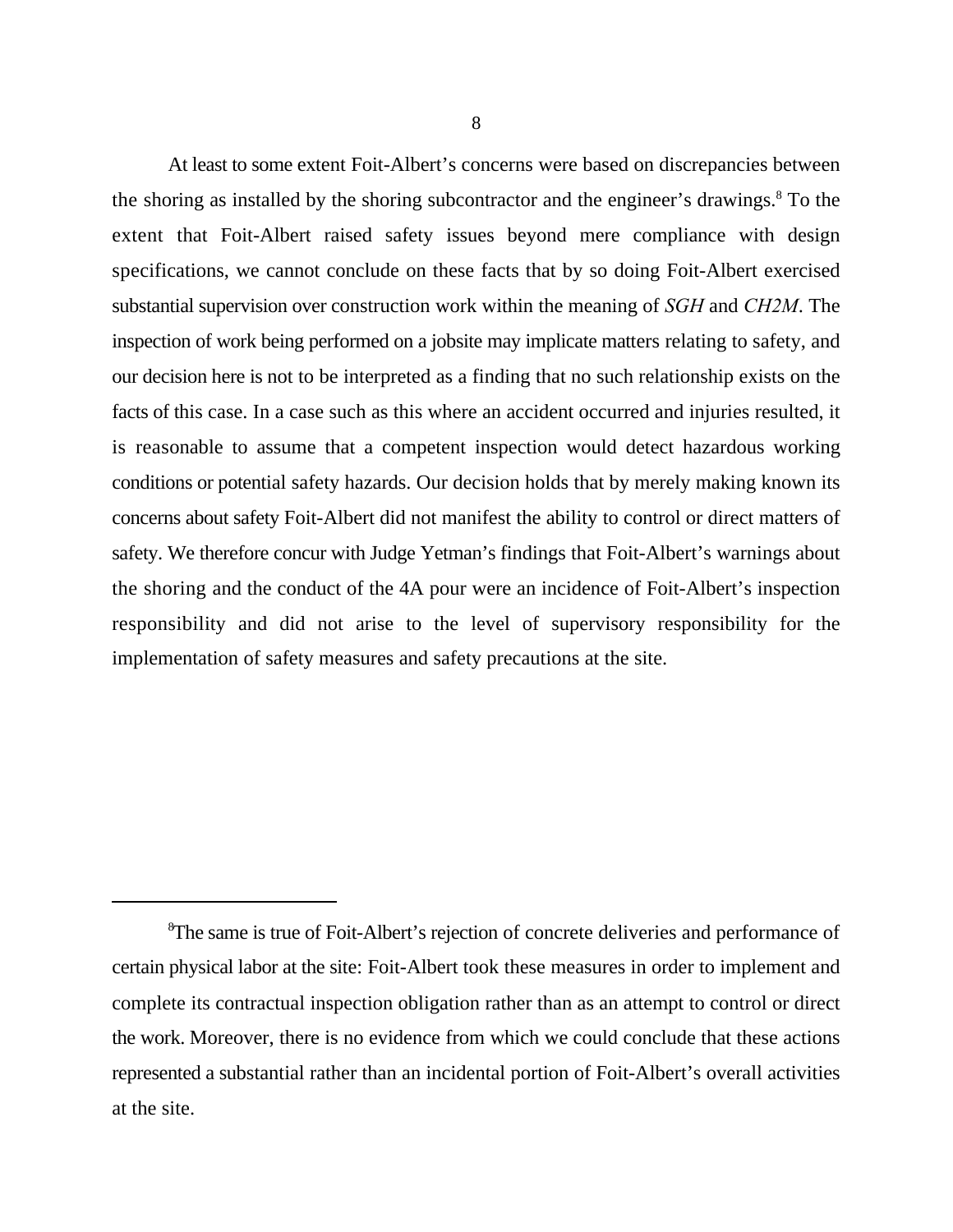For these reasons, we conclude that Judge Yetman properly concluded that the construction standards prescribed in Part 1926 do not apply to Foit-Albert. The judge's decision is affirmed.

/s/

Stuart E. Weisberg Chairman

 $\sqrt{s/2}$ 

Daniel Guttman Commissioner

Dated: April 21, 1997